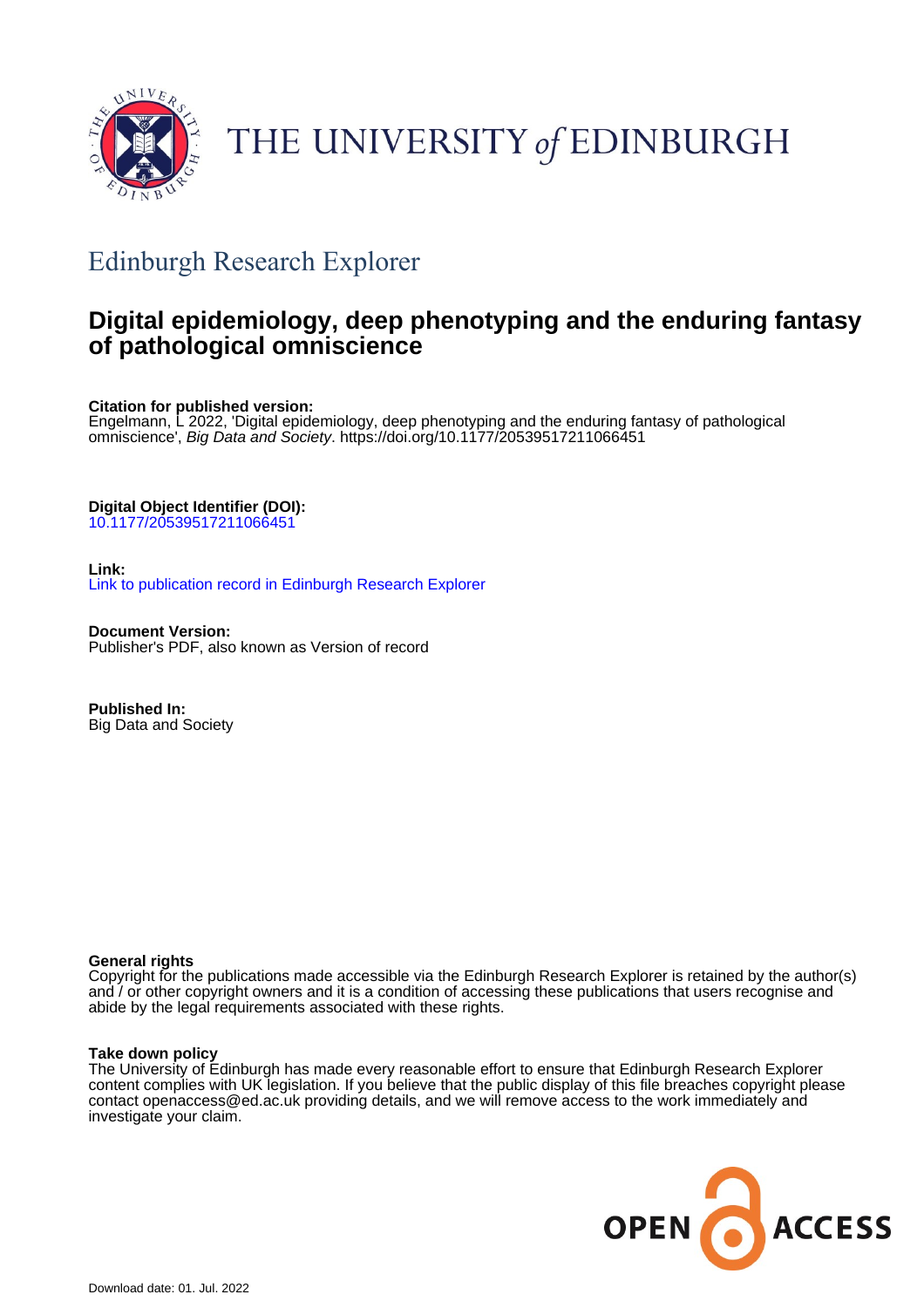## Digital epidemiology, deep phenotyping and the enduring fantasy of pathological omniscience

Big Data & Society January-June: 1–13 © The Author(s) 2022 Article reuse guidelines: [sagepub.com/journals-permissions](https://us.sagepub.com/en-us/journals-permissions) DOI: 10.1177/20539517211066451 [journals.sagepub.com/home/bds](https://journals.sagepub.com/home/bds)



## Lukas Engelmann

#### Abstract

Epidemiology is a field torn between practices of surveillance and methods of analysis. Since the onset of COVID-19, epidemiological expertise has been mostly identified with the first, as dashboards of case and mortality rates took centre stage. However, since its establishment as an academic field in the early 20th century, epidemiology's methods have always impacted on how diseases are classified, how knowledge is collected, and what kind of knowledge was considered worth keeping and analysing. Recent advances in digital epidemiology, this article argues, are not just a quantitative expansion of epidemiology's scope, but a qualitative extension of its analytical traditions. Digital epidemiology is enabled by deep and digital phenotyping, the large-scale re-purposing of any data scraped from the digital exhaust of human behaviour and social interaction. This technological innovation is in need of critical examination, as it poses a significant epistemic shift to the production of pathological knowledge. This article offers a critical revision of the key literature in this budding field to underline the extent to which digital epidemiology is envisioned to redefine the classification and understanding of disease from the ground up. Utilising analytical tools from science and technology studies, the article demonstrates the disruptive expectations built into this expansion of epidemiological surveillance. Given the sweeping claims and the radical visions articulated in the field, the article develops a tentative critique of what I call a fantasy of pathological omniscience; a vision of how data-driven engineering seeks to capture and resolve illness in the world, past, present and future.

#### Keywords

Digital epidemiology, deep phenotyping, digital health, epistemology, genetics

This article is a part of special theme on Digital Phenotyping. To see a full list of all articles in this special theme, please click here: <https://journals.sagepub.com/page/bds/collections/digitalphenotyping>

## Introduction

Digital epidemiologists design projects that utilise data from active and passive monitoring devices (such as smartwatches and phones) and from any potential trace that people might leave through their online actions and interactions to infer, collect, and survey pathological information. Moving far beyond social media tracking or the aggregation of data from health monitoring devices, this shiny, newish 'silicon valley' vision for epidemiology seeks to circumvent the stubborn, costly and what entrepreneurs consider inefficient medical apparatus. Since the rise and fall of Google flu trends (2008– 2014), this growing field seems to offer an innovative expansion of epidemiology's data grasp, with impressive use cases across a wide range of infectious diseases, chronic conditions and mental health disorders (Park et al., 2018).

The successful operation of this new enterprise of datadriven disease surveillance relies on a technological and theoretical innovation: deep or, more recently, digital phenotyping. Both terms have come to describe a set of tools used to unify diverse and often non-medical data into coherent pictures of diseases. Deep phenotyping has emerged in the context of precision medicine in the early 2010s, mostly as a theoretical concept to expand data collection over the

#### Corresponding author:

Lukas Engelmann, STIS, The University of Edinburgh Institute for Studies of Science Technology and Innovation, Edinburgh, EH1 1LZ, UK. Email: [lukas.engelmann@ed.ac.uk](mailto:lukas.engelmann@ed.ac.uk)

Creative Commons Non Commercial CC BY-NC: This article is distributed under the terms of the Creative Commons Attribution- $\circledcirc$   $\circledcirc$ NonCommercial 4.0 License ([https://creativecommons.org/licenses/by-nc/4.0/\) which permits non-commercial use, reproduction and](https://creativecommons.org/licenses/by-nc/4.0/) [distribution of the work without further permission provided the original work is attributed as speci](https://us.sagepub.com/en-us/nam/open-access-at-sage)fied on the SAGE and Open Access page (https://us. [sagepub.com/en-us/nam/open-access-at-sage\).](https://us.sagepub.com/en-us/nam/open-access-at-sage)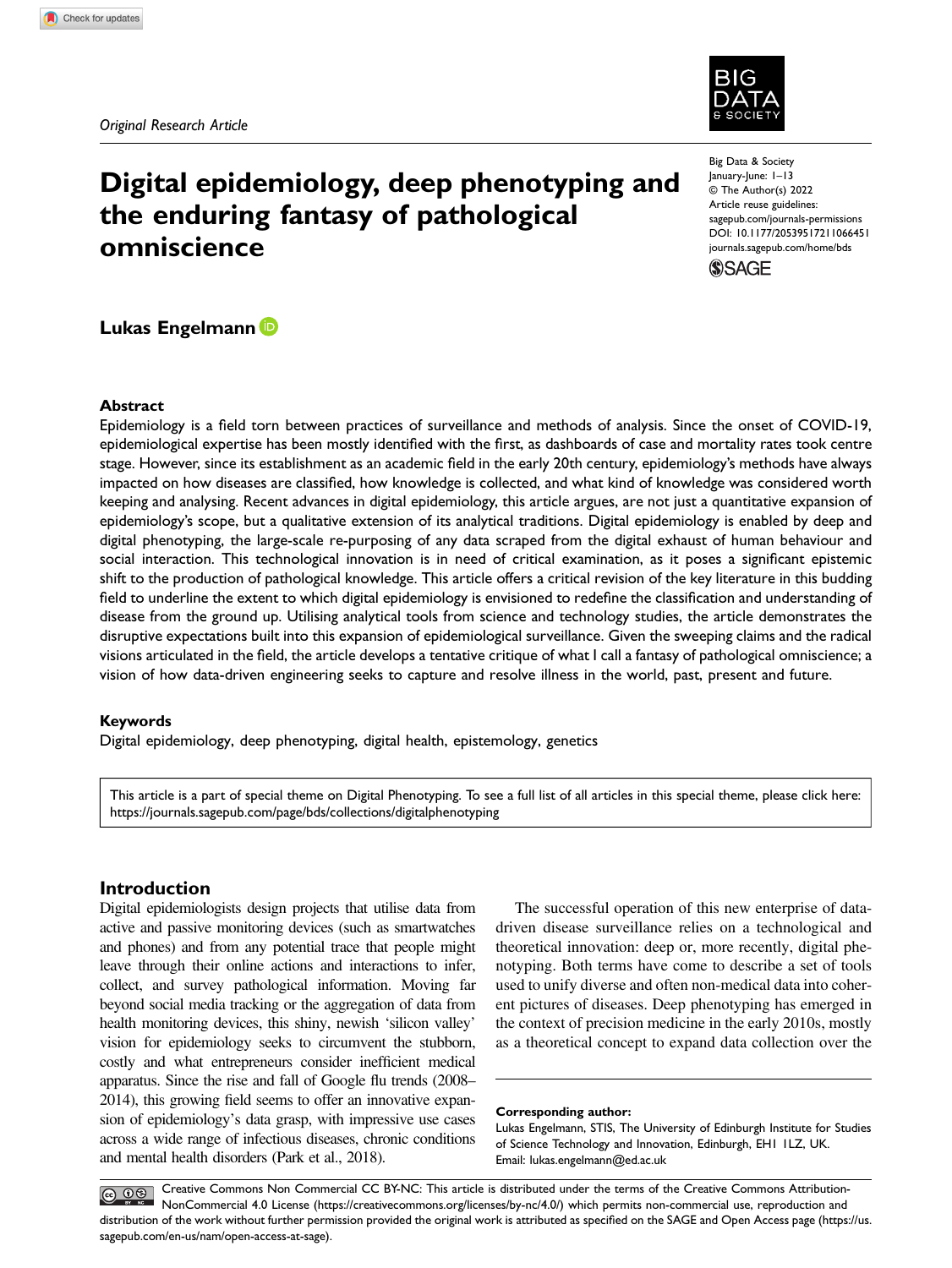lifetime and beyond clinical encounters between patients and physicians (Robinson, 2012). Digital phenotyping, as the contributions to this special section demonstrate, has multiple origins in the context of the proliferation of big data in medicine. Utilising the truth claims associated with the radical empiricism of big data (boyd and Crawford, 2012) and as 'guided knowledge discovery techniques' (Kitchin, 2014: 6), the concept advances scientific approaches to the increasing variety and messiness of big data. As a form of 'intensified data sourcing' digital phenotyping is geared towards interoperability and re-purposing of data produced outside medical institutions, often in the name of personalised medicine (Hoeyer, 2019; Leonelli and Tempini, 2020; Prainsack, 2017). Epistemologically, the approach gives little concern to data collection practices – as opposed to the clinical trial or experiments – but as an abductive method it seeks to make 'logical sense given what is already known about such data production' (Kitchin, 2014: 6). As part of an 'instrumentalist discourse' on big data in health care (Stevens et al., 2018) phenotyping is brandished as innovative technology to develop new hypotheses and to deliver novel granularity to medical knowledge in place of outdated narratives, conventional knowledge and evidence practices of the past (Timmermans and Berg, 2010).

The conceptual and semantic overlap between deep and digital phenotyping is not a coincidence. When deep phenotyping became framed as an explicitly digital technology, it continued and exaggerated metaphors of depth, increasingly associated with a language of artificial intelligence and deep learning. However, as I argue below, this association of depth as a reservoir for causal inference remains vague and uncertain across the literature and is perhaps best understood as part of an exaggerated rhetoric of expectations, promises and visions.

This article offers a survey of recent literature promoting and advancing the research agenda of digital epidemiology. I ask how this technology is expected to transform the research methods in epidemiology and evaluate its epistemological implications. Utilising perspectives from science and technology studies (STS), particularly from critical data studies and the sociology of expectations (Borup et al., 2006), I analyse key scientific literature concerned with digital phenotyping since 2010 to understand how the technology is framed as promising and visionary practice, invested with the capacity to lead the transformation of medical knowledge production. I emphasise two critical aspects of this budding research framework. First, I argue that the implied proposition of a new classification infrastructure for medical knowledge production is, to a significant extent, not as utopian as it seems, but rather geared towards the resolution of shortcomings of the human genome project. Deep phenotyping shares much of its visionary claims with the promises of genomics (Fortun, 2008) and should foremost be perceived as a symptom of

what Jennifer Reardon calls the 'postgenomic condition' (Reardon, 2017). Unredeemed medical visions of the human genome project are sought to be patched up through a radical transformation of the observation and classification of pathological information. Second, I demonstrate that the vision of a digital epidemiology powered by deep phenotyping is problematically linked to fantasies of an overly general and overly precise medicine. Too often, this vision seems to fall prey to the naive idea of a totally confirmed world, in which a fantasy of pathological omniscience prevails. Fuelled by the technological feasibility to repurpose all data, the fantasy of a universally applicable standardization for medical diagnostics returns once again. Despite decades of growing scholarship from sociology, the history of science, from STS and data studies, 'images of universal policy and encyclopaedic knowledge' (Bowker and Star, 1999: 158) continue to invoke a 'rhetoric of completeness' (Jardine and Drage, 2018), in which the historical contingency and political thrust of classification schemes remain neglected.

To unpack this powerful fantasy, the first section delivers an outline of the expectations invested in digital epidemiology as a disruptive and innovative data-driven research enterprise that seeks to distance itself from conventional, traditional and cumbersome methods of measuring, surveying and classifying disease. Reliance on deep phenotyping furthers this vision of an epistemological transformation, rather than a digital expansion of surveillance and measurement, I argue in the second section. The third and final section will revisit the central claim of depth to critically discuss the scope and visions of digital epidemiology.

### Reinventing epidemiology

To utilise data sources for surveillance which previously were not considered useful, and to transfer these into systems from which the dynamics of a disease can be inferred, has been a staple of epidemiological research since the early 20th century (Amelang and Bauer, 2019; Bauer, 2008; Morabia, 2004). Furthermore, as historians of statistics have long argued, standardisation pressure deriving from quantification always impacted on how clinical medicine and laboratory practice was carried out. To count disease, diagnostic criteria had to be unified and to account for an incidence rate, reliable practices of recording and reporting needed to be established. The history of data collection in the name of epidemiological research has never been one of merely scraping and collecting what physicians had noted down, but it is a history of establishing, negotiating and continuously adapting data standardisation (Desrosieres, 1998; Matthews, 1995).

The obvious point of comparison – although it is rarely made by the proponents of digital epidemiology and deep phenotyping – is the history of the International Classification of Diseases (currently ICD-11). As Susan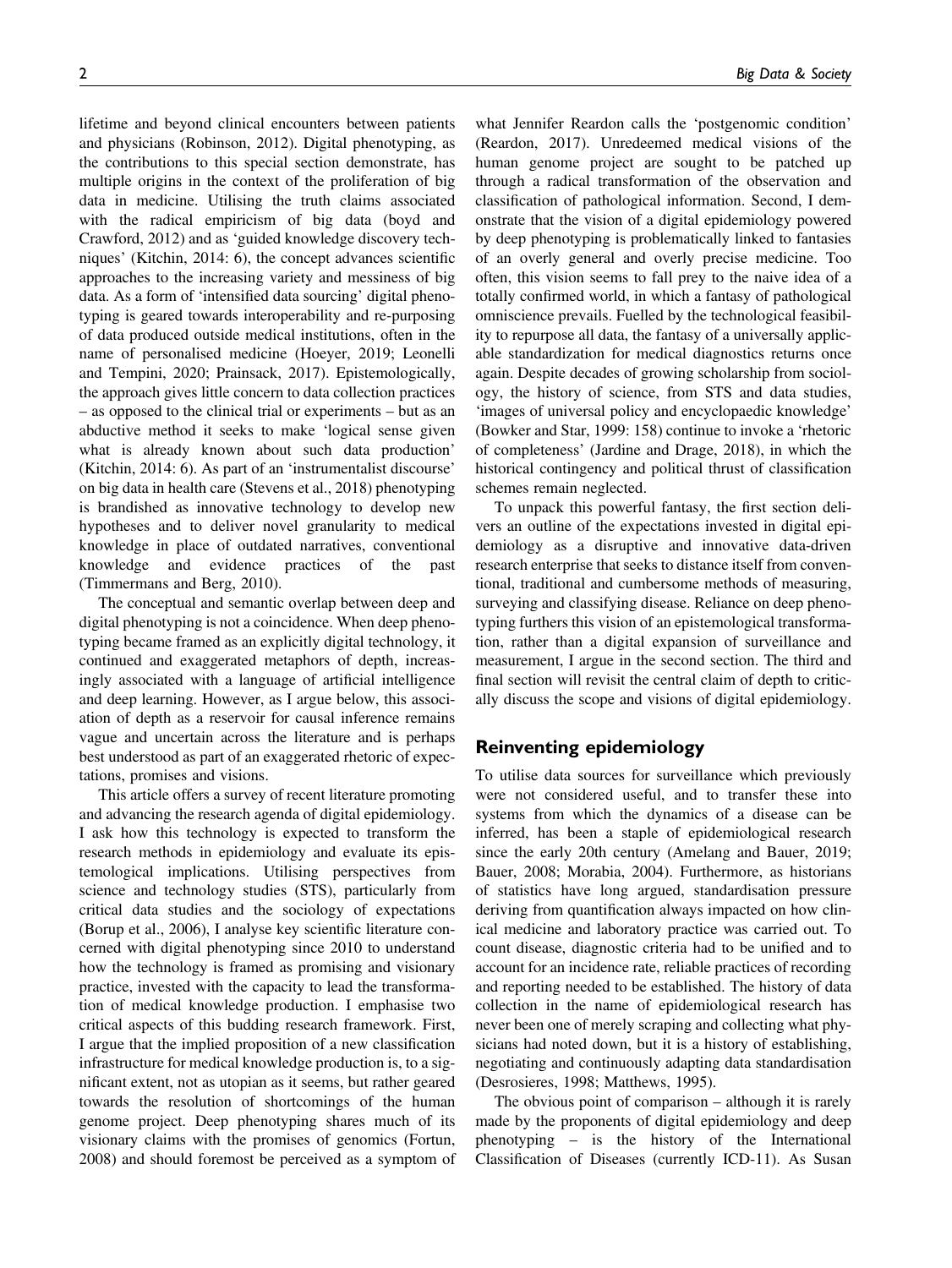Leigh Star and Geoff Bowker argued, the ICD emerged as an important infrastructure for epidemiological and medical research and provides a 'functioning means of coordinating information and work highly distributed over space and time' (Bowker and Star, 1999: 139). However, its history also highlights a permanent tension between attempts of universal standardisation and the local circumstances in which these standards fail to be valuable and meaningful. But importantly, Star and Bowker emphasise that although classification schemes like the ICD might be pragmatic in nature – adaptable to an ever-changing field of medical knowledge – they still exert remarkable power over those working with classifiers in their daily practice (Bowker and Star, 1999: 69).

What sets digital epidemiology and its deep infrastructures apart from the ICD is the reliance on an everincreasing realm of data sources. Capitalising on one significant feature of contemporary big data, it embraces the flow of data across sites, domains and across ethical and legal boundaries. To infer a diagnosis of Parkinson's disease from the movement patterns of a mouse connected to a computer, the collected data needs to be repurposed to be interoperable in and outside of the realm of medicine (Geiger and Gross, 2021). With digital epidemiology, a classification scheme is proposed that can supposedly infer valuable diagnostics and deep causal inferences from an open-ended realm of data, which has not been collected for, nor designed for the purpose of medical diagnostics.

In a recent commentary, Milne and Costa (2020) argued that COVID-19 has offered multiple opportunities across different domains to realise such digital health futures. They cite enthusiastic CEOs, point to the regulatory flexibility offered by governments, and discuss the ubiquitous language of technological futurism with which digital resolutions are proposed to overcome the pandemic's challenges. The COVID-19 pandemic is truly the first pandemic emerging within a 'datafied society' (Di Salvo and Milan, 2020), and a rhetoric of technological, data-driven fixing has left an imprint on almost every aspect of the international public health response. 'The openings for digital health created by coronavirus', Milne and Costa argue, 'become propitious and productive moments for novel, data-driven diagnostic practices of the future' (Milne and Costa, 2020). Or, to use the terms from Isin and Ruppert in their recent contribution, the pandemic has mobilised data practices and has made a new form of power based on sensor technologies 'visible and articulable', which had been gestating long before (Isin and Ruppert, 2020).

With COVID-19 emerged a vision of real-time epidemiology, or 'nowcasting' (Engelmann, 2020; Preis and Moat, 2014). Making visible how diseases are distributed through populations was no longer a historical science, reliant on data from the past, but one that was apparently able to deliver data for policy without any delay. The term 'nowcasting' was originally used in meteorology and had found wide application in economics (Bań Bura et al.,

2011). Equipped with a range of data on various indicators from the very recent past, nowcasting promises predictions of the present. Not to be mistaken with real-time surveillance, it is a methodological framework, where large-scale data collection is combined with domain-adapted modelling to develop, for example, representations of the current state of the climate, the current health of the economy or the present of an ongoing epidemic. Overcoming the common delays in case reporting and in the transnational standardisation of morbidity and mortality figures, nowcasting offers an estimate on current numbers on the basis of recent counts, smoothed to incorporate the specific dynamics of the disease (McGough et al., 2019).

In the first few months of the emerging pandemic, Wired Magazine ran a story on AI epidemiologists, that had supposedly determined the significance of the Wuhan outbreak ahead of national and international institutions, such as the WHO and the Centers for Disease Control (CDC) in the US. BlueDot, a Canadian AI company, had developed a system correlating novel outbreaks with commercial air travel booking data to estimate levels of transnational risk (Bogoch et al., 2020). Further analysis of travel data, this time localised to Chinese travel statistics offered, according to Moritz Kraemer et al., a 'precise record of the spread of SARS-Cov-2 among the cities of China at the start of 2020' (Kraemer et al., 2020). Social media data, particularly Twitter, was harnessed at times to predict global spread patterns of the disease (Bisanzio et al., 2020). Existing digital epidemiology infrastructures were adapted, as in the case of FluNearYou [\(http:/](http://flunearyou.org)/fl[unearyou.org](http://flunearyou.org)), to prompt patients to report on their COVID-19 symptoms for CovidNearYou [\(http://covidnearyou.org\)](http://covidnearyou.org) and data from over 4.6 million members had been fed into the COVID Symptom Study to understand the distribution of COVID-19 symptoms across populations in the US and the UK (Sudre et al., 2021).

Without a doubt, epidemiology has been essential to addressing the pandemic's multiple challenges, and according to an editorial in Nature, epidemiology has newly proliferated as a science over the course of 2020 (Editors, 2021). However, while dashboards might have been a new instrument to nowcast the pandemic's everyday dynamics, they commonly relied on data collected, cleared and sorted in traditional ways through national and international institutions and health care providers. Neither the visibility of COVID-19, nor a substantial section of interventions mounted against the virus, have been informed by or were embedded within innovative systems that utilise repurposed data from the global information-exhaust of the internet. Rather, the pandemic offered a field of experimentation and calibration to bolster expectations invested in digital epidemiology. With COVID-19 understood as a 'common environmental factor' (Jagesar et al., 2021), the crisis offered opportunities to test and adjust digital research methods in outbreak detection or to measure the mental health fallout for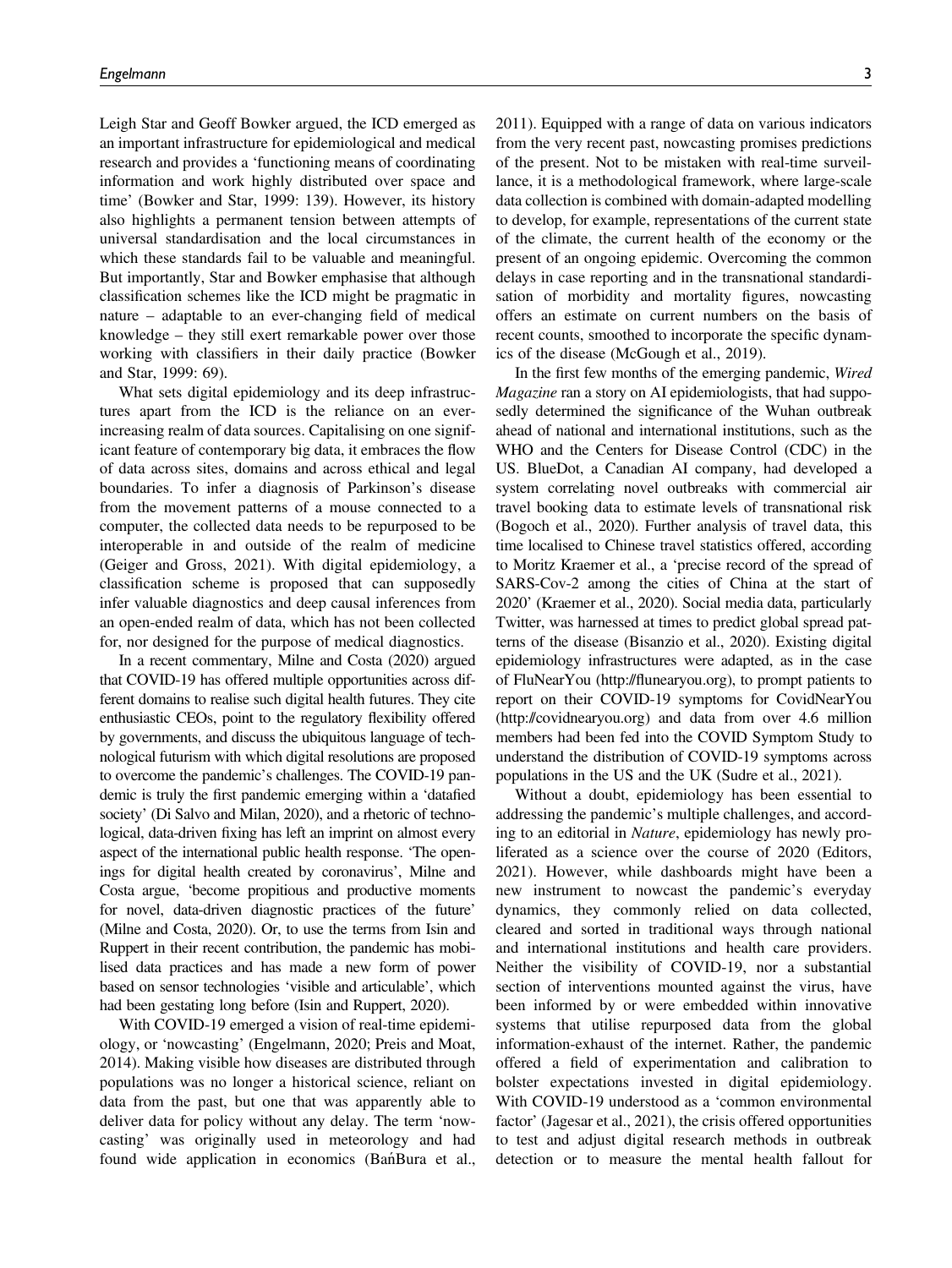example (see for example Beukenhorst et al., 2021; Hsu et al., 2020; Mohr et al., 2020; Montag et al., 2020). To this field, COVID-19 has been an opportune moment to validate digital epidemiology as a trusted and reliable instrument of knowledge production.

Digital epidemiology – sometimes called infodemiology or computational epidemiology – originally emerged publicly with the spectacular demonstration of Google flu (2008–2014), a prototype study that successfully tracked the geographical distribution of flu through Google search trends. With the introduction of filtering and light touch modelling, Google's engineers could arrive at the same geographic patterns of flu distribution as the CDC. However, the CDC's numbers derived from doctors' diagnoses, corroborated in laboratories and national clearing centres and were available with a standardised three-week delay. Google could provide flu tracking almost instantly and at a much lower cost. Nonetheless, Google Flu closed down as it lacked in accuracy what it offered in efficiency (Lazer et al., 2014). Despite the failure – or perhaps due to the interest it sparked – Google's experiment encouraged the gestation of a veritable research landscape.

Digital epidemiology offers a radical expansion of the methods as well as the objects of epidemiological research. Tinkering with digital traces enables researchers to study new dimensions of infectious diseases, chronic conditions as well as behavioural and social phenomena, such as 'antivaccination sentiment' (Salathé et al., 2012). Since Marcel Salathé's proposition, many claim to have gathered accurate inferences about a disease from what populations do online. Circumventing traditional gold standards of clinical diagnosis and laboratory testing, digital epidemiologists have turned to 'discovering foodborne illness in online restaurant reviews' (Effland et al., 2018), fighting dengue fever through mobile apps (Ahmed, 2013), mapping vaccine coverage for measles (Althaus and Salathé, 2015), identifying adverse effects of HIV drug treatment (Adrover et al., 2014, 2015), and detecting Parkinson's disease through mouse movements (White et al., 2018) among many others (Park et al., 2018). But perhaps most striking – and concerning – is the rapid growth of a digital epidemiology of mental health: depression (De Choudhury et al., 2013), PTSD (Coppersmith et al., 2015) and schizophrenia (Hswen et al., 2018) have each become a prominent focus for automated digital diagnosis (see also Wacker, this issue).

Medical records, laboratory test results and administrative details have been the backbone of epidemiological studies, often complemented with auxiliary data such as demographics, zip codes and occupation information. The rise of digital data resources has changed the conditions for epidemiological research in at least two major ways. First, with the rise of artificial intelligence in medical research and new data-infrastructures in biological knowledge production, it has become easier to aggregate and use data from a wide range of sources and areas in medicine. Within the digital

ecosystem of healthcare provision, the entirety of significant information to capture, survey, diagnose and to intervene in the spread of disease is thought to be readily available in digital form. Electronic healthcare records, digital infrastructures in hospitals as well as digital governance offer opportunities to unleash visions of automated reporting systems, efficient surveillance methods and seamless healthcare operations fuelled by digitisation (Garrety et al., 2014; McFall, 2015; Lupton, 2017; Topol, 2019a).

Second, and perhaps more importantly, digital epidemiologists commonly seek to bypass the information delivered through healthcare systems (Brownstein et al., 2009). The traditional process, whereby data travels from the patient experiencing a symptom to a doctor's visit, from initial clinical diagnosis to confirmative laboratory analysis, and from sentinel laboratories to national and international clearing houses, is no longer perceived as exclusive data infrastructure. Where such institutional pathways had been understood to deliver robust data quality, to offer protection of confidentiality and to adhere to democratic regulations, they are increasingly perceived as cumbersome, pedestrian and inefficient. Instead, epidemiologists have taken an interest in new types of data. Such data might have been voluntarily generated by patients who bypass health institutions (Prainsack, 2017), who share their queries while consulting online resources or contribute with self-reported data to participant-led-research projects (e.g. PatientsLikeMe). However, many of the studies listed above rely on data, which was never produced with the intent to contribute to medical or epidemiological research.

This data can be syphoned from search terms, as pioneered by Google flu trends, but also from a range of other sources in the global data deluge. Expressions of users on social media, the geographical spread of access logs on specific Wikipedia pages, gathering of movement patterns through GPS trackers, rhythms of smartphone usage, patterns of interactions with smart input and output devices, data from games and loyalty cards or even economic indicators from banking apps constitute some of the important sites for passive medical data collection. These methods are accompanied, often complemented, by active data production. Fitness trackers, smartwatches and digital glucose monitors are just some of the devices with which vital information is aggregated with potential use for epidemiological analysis. Together, these growing data streams appear to offer astonishing opportunities to infer pathological states. Significantly, they also create prospects of diagnosing and measuring the spread of disease without the knowing participation of the data producer or the data owner (Vayena et al., 2015; Mittelstadt et al., 2018; Prainsack, 2019).

Digital epidemiology seeks to capitalise on growing availability and interoperability of medical data, while also offering a conceptual framework to infer medical meaning and casual statements from the growing variability and characteristic inconsistency of big data. Consistent with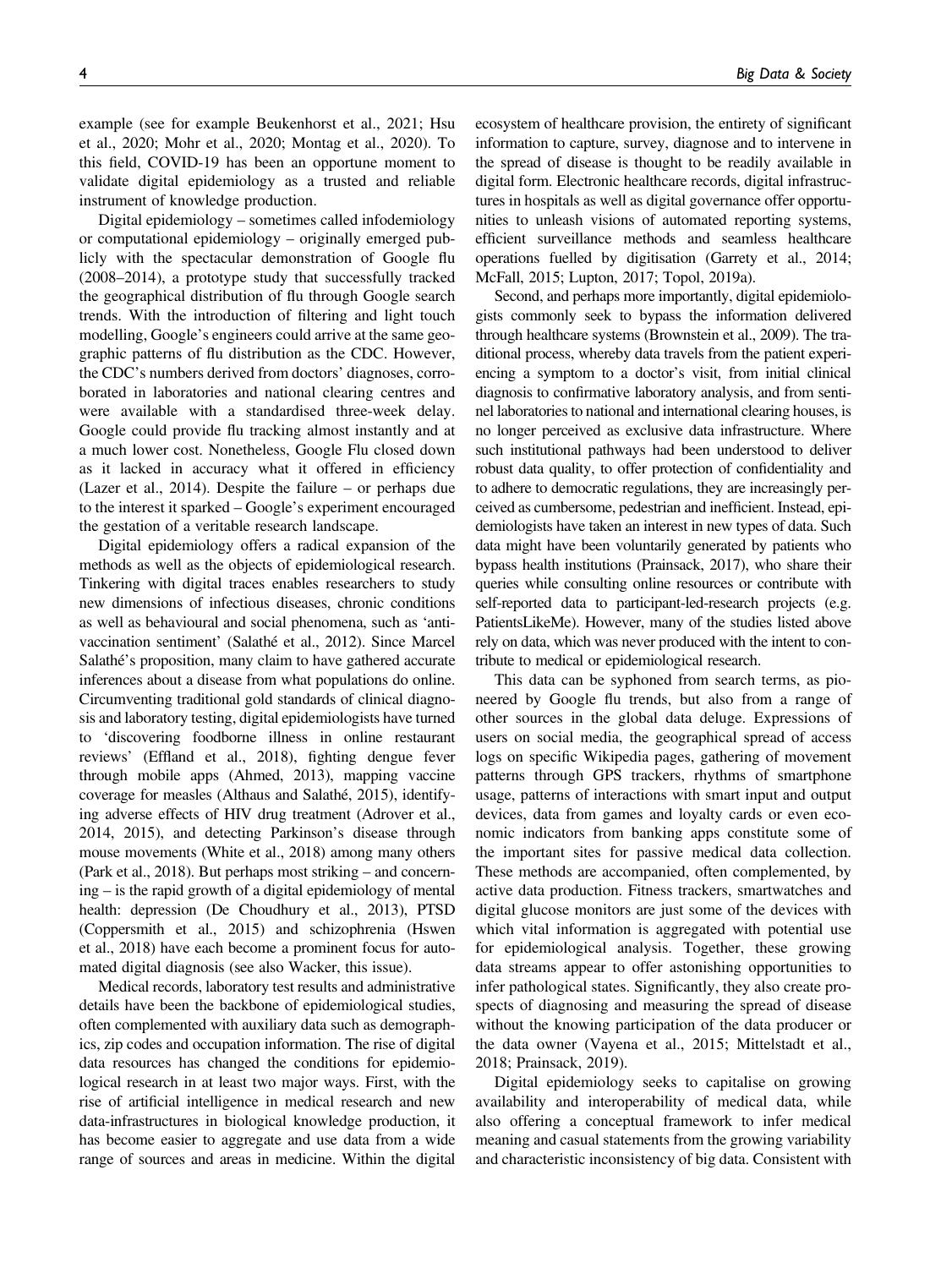a shift in attention from '"controlled epidemiological calculus' to routinized practices of 'epidemic indexing"', as Bauer argues, this digital reinvention of epidemiology unleashes an appetite for unlimited data sources, that raises ever-more pertinent questions about the subject matter of epidemiology as much as it raises a question about a research practice seemingly out of bounds (Bauer, 2019). Deep phenotyping lies at the heart of this digital innovation of epidemiological reasoning, both as a technical fix to navigate the data deluge as well as a conceptual framework to reshape the classification of disease.

### Rediscovering disease

What are the visions invested in phenotyping a disease? Phenotyping remains an odd choice of terminology to describe the novel set of research methods, mining tools and scraping technologies, which are supposed to radically redefine how diseases are observed and how their appearance is classified. With the phenotype traditionally conceived as the physical expression of one or more genes, the term usually refers to the sum of observable characteristics of an organism that are produced by the interactions between genotype and environment. Phenotyping would, within the same line of genetic thinking, be understood as a process of determining, describing and analysing the expressed traits of an organism's genetic information (Loi, 2018). The researchers, who have since 2015 turned to the language of digital phenotyping to describe the project of newly structured observations of the expression of disease, use this terminology slightly ambiguously, if not metaphorically. With reference to Reardon, all of the practices and visions assembled under the umbrella of digital phenotyping certainly share a commitment to genetics. But intriguingly, this is not a project directly concerned with the technological capacities of genetics to identify traits and patterns in sequenced DNA data, but one that seeks 'to render the human genome meaningful' (Reardon, 2017: 14). Faced with a growing data deluge and within a global process of eroding trust in dominant medical institutions and standards, proponents of digital phenotyping seek to replace what they perceive as flawed human observation with structured data, while capitalising on the digital infrastructures with which meaning of life is negotiated in what Reardon has framed as the 'postgenomic condition' (Reardon, 2017).

In a 2015 commentary piece, the digital phenotype was defined with reference to Richard Dawkins' proposition of an 'extended phenotype' (Jain et al., 2015). A phenotype, so the authors claim, should not be limited to biological processes. With reference to Dawkins, it should be acknowledged that humans, like animals, modify their environments. As humans spend their lives increasingly online, the authors ask if 'aspects of our interface with technology [can] be somehow diagnostic and/or prognostic for

certain conditions' (Jain et al., 2015). While the integration of digital technologies and the repurposing of user data are not novel in biomedical research, the commentary seeks to establish the digital phenotype within the budding landscape of precision medicine. Importantly, the exploitation of the digital phenotype does, so the authors argue, extend far beyond the purpose of 'surveillance and early detection'. The appropriate analysis and careful integration of data from social media, forums, wearable technologies and mobile devices could 'fundamentally alter our notion of the manifestation of disease' to offer a 'more comprehensive and nuanced view of the experience of illness' and to continuously measure 'manifestations of biological disease' (Jain et al., 2015: 462).

The psychiatrists and biostatisticians John Torous and Jukka-Pekka Onnela have developed a slightly different approach. Onnela established the Beiwe research platform for digital phenotyping at the Harvard T.H. Chan School of Public Health in 2013. They focused on the impact of novel sensor technology and on the pervasive distribution of affordable and expandable measuring systems in smartphones. The impact of the smartphone and its potential to radically transform biomedical and clinical insight is in their view only comparable with the drastic transformations associated historically with microscopes in the medical sciences (Onnela and Rauch, 2016; Torous et al., 2016). Emphasising the epistemological significance of innovation in measurements and sensor technology, they suggest that digital phenotyping captures for the first time 'moment-by-moment quantification of the individual-level human phenotype in-situ using data from smartphones and other personal digital devices' (Torous et al., 2016). Their emphasis lies apparently on the re-evaluation of human phenotypes through the precise measurement of 'various types of social and behavioural data that capture the subjects' lived experiences and their interactions with people and places' (Torous et al., 2016). Their platform is based on a smartphone architecture to collect spatial trajectories via GPS, physical movement patterns via accelerometer and audio samples via the device's microphones. To Onnela and his colleagues, digital phenotyping did not conceptually derive from Dawkins' extended phenotype and associated assumptions about humans' co-configured behaviour in digital worlds. Instead, their approach to digital phenotyping is firmly located within the enterprise of precision medicine, seeking to advance the practice of deep phenotyping into digital ecologies.

With uncertain origins, the concept of deep phenotyping assumed popularity in the early 2010s to question the quality and granularity of the vast majority of described clinical pictures and to throw into question if physicians' observations should continue to provide the baseline for disease classification. Already in 2008, the biochemist R.P. Tracy argued in a systematic review that genetics' reliance on the current views of disease and the fixation on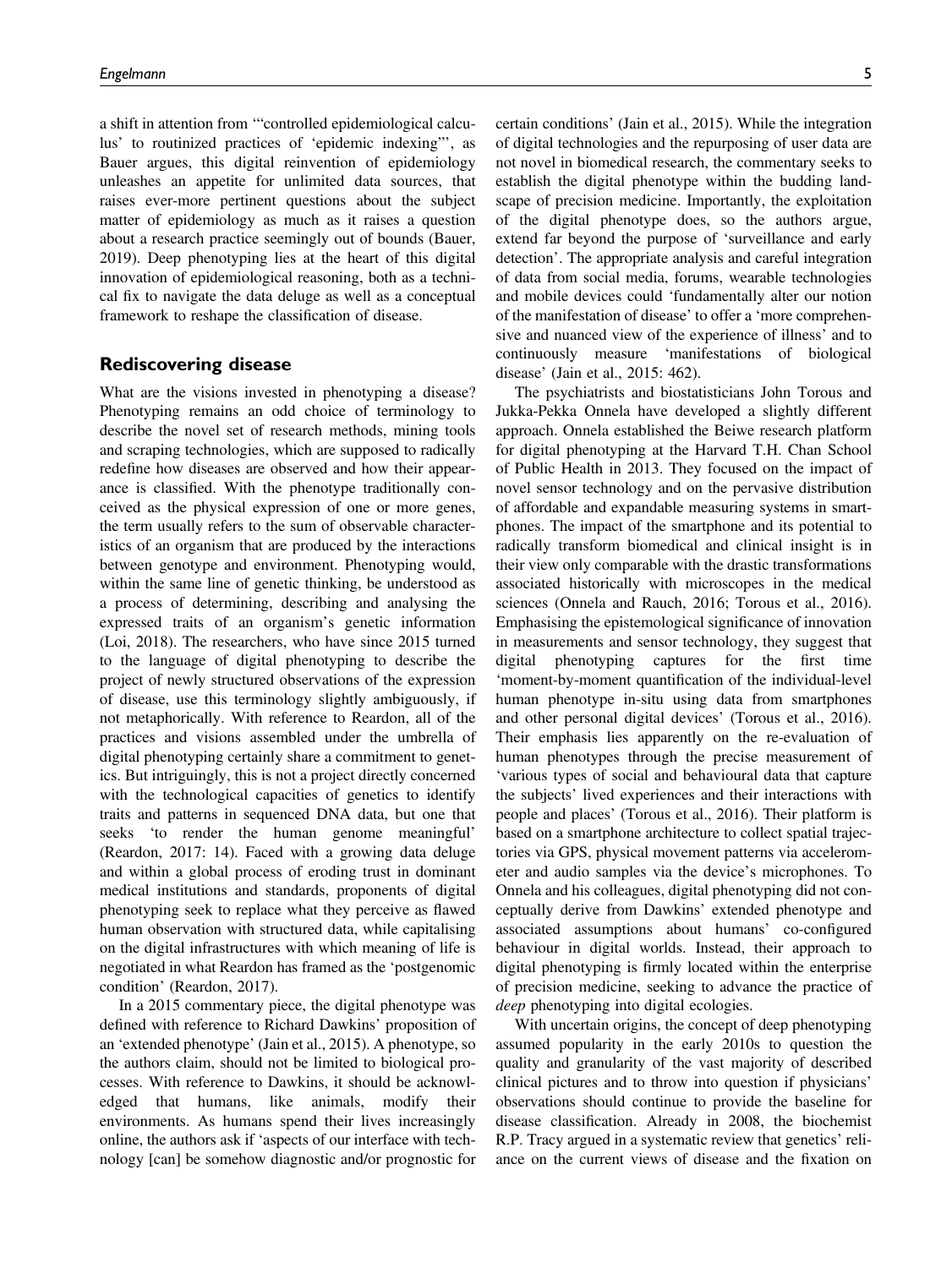clinical outcomes diminishes chances for establishing genotype-phenotype relations. The observable traits of diseases visible to clinicians and measurable in laboratories represent, so Tracy writes, only a small fraction of those that might actually be associated with an underlying genetic cause. Enhancing the results of genome-wide association studies to identify relevant correlations required a drastic expansion in the scope of observable traits of a disease. To do so, phenotyping would have to move substantially beyond the observations collected in the clinical encounter, so as to grasp, structure and analyse the 'underlying pathophysiology across an individual's life history' (Tracy, 2008).

In 2012, Human Mutation published a special issue on deep phenotyping to gather current research and to further consolidate the practice's position at the heart of precision medicine. In the opening piece, human geneticist Peter Robinson asked if the research community was 'ready for a human phenome project?' His paper, in line with the entire issue, proposed ways to overcome the 'sloppy or imprecise ways' with which physicians have so far described the appearances of a disease. Deep phenotyping instead offers 'precise and comprehensive analysis of phenotypic abnormalities' (Robinson, 2012: 770). Robinson hoped to better classify subpopulations at risk of rare diseases, to achieve clearer stratification of groups of patients who share a common biological basis for disease and to develop entirely new pathways of capturing patients' responses to treatments. With a constantly growing body of genetic data, the systematic observation of expressions of what he calls the 'morbid anatomy of the human genome' (Robinson, 2012: 778) needs to keep up.

However, for Robinson and his fellow contributors to the Human Mutation special issue, the precise contours of the depth of their phenotyping remained vague. They developed an expanded and newly structured clinical assessment to refine descriptors and to expand diagnostic criteria. Not only the diagnosis of breast cancer might be important to understand the underlying mechanism of mutations like BRCA1 or BRCA2, but it might be of immense value to capture, for example, the variable treatment response in the individual's phenotype. Further, deep phenotyping would include lateral standardisation of different clinical datasets to increase interoperability and perhaps the design of a globally standardised human phenotype ontology, (Robinson and Mundlos, 2010) which was supposed to 'alter the way many fields of medicine are practiced' (Robinson, 2012: 779).

'Precision medicine requires an understanding of the precise relationship between gene and phenotype, and the stratification of diseases into subtypes according to their underlying biological mechanisms', Cathryn Delude argues in Nature in 2015 (Delude, 2015). Within clinical medicine, so she states, these relationships cannot be established due to the persisting variance in the definition of

disease phenotypes. To wring clinical value from genetic data, it will be required to carry out an 'exhaustive examination of the discrete components of a phenotype that goes beyond what is typically recorded in medical charts' (Delude, 2015). Diabetes is a common example cited in these debates, as its diagnosis is often considered incomplete and ignorant of the many clinical subtypes with which it presents. To capture genetic variations that might sensibly contribute to the diagnostic, treatment and prevention of diabetes, so Delude explains, the clinical picture will first have to be resolved into hundreds of subtypes, which in turn require contextualisation with detailed patient data and environmental variables.

Deep phenotyping thus belongs clearly to the concepts that have emerged in the decades since the completion of the human genome project, to make sense of and to attribute meaning to a constantly growing archive of data pertinent to human life. If one of the principal promises of genetic research was to find gene variations directly responsible for the development of specific diseases (Fortun, 2008), success has thus far been sparse. As many authors and more recently Reardon pointed out, the Common Disease–Common Variant (CD-CV) hypothesis might have had a lot of purchase in the ramping up of the hype around genetic research, 'yet, today few such variants have been found' (Reardon, 2017: 1). Many biologists and geneticists went on to attribute the lack of immediate success not to false hypotheses or fundamental misconceptions about the role of genetic variations in the development of specific diseases, but to the persistence of dated descriptions, vague classifications and limited observations in the analysis and classification of diseases. To deliver on the promise of precision and personalised medicine and to match phenotypes to genes, the quality of observable traits needed to be improved.

In her book, Reardon offers an instructive reckoning with the impact of the human genome project. While the project has yielded to vast data sets and while its computational development offered an attractive technological model for follow-on research, it was the knowledge produced that raised more questions than answers. With the biological information of life accessible, 'rendering it meaningful in the postgenomic era proved anything but easy' (Reardon, 2017: 39). Researchers scrambled to develop new tools with which to salvage the initial therapeutic enthusiasm around the human genome (Landecker, 2011). Catalogues of rare variants, as for example in the HapMap project, were established with the help of more complex and more technologically intensive sequencing technologies, while others began to invest in private, market-driven endeavours to improve statistical power in the search for significant variants in companies like 23andme (Reardon, 2017: 123). Deep phenotyping, while lacking in Reardon's book, should be understood within the same realm: a technologically driven attempt to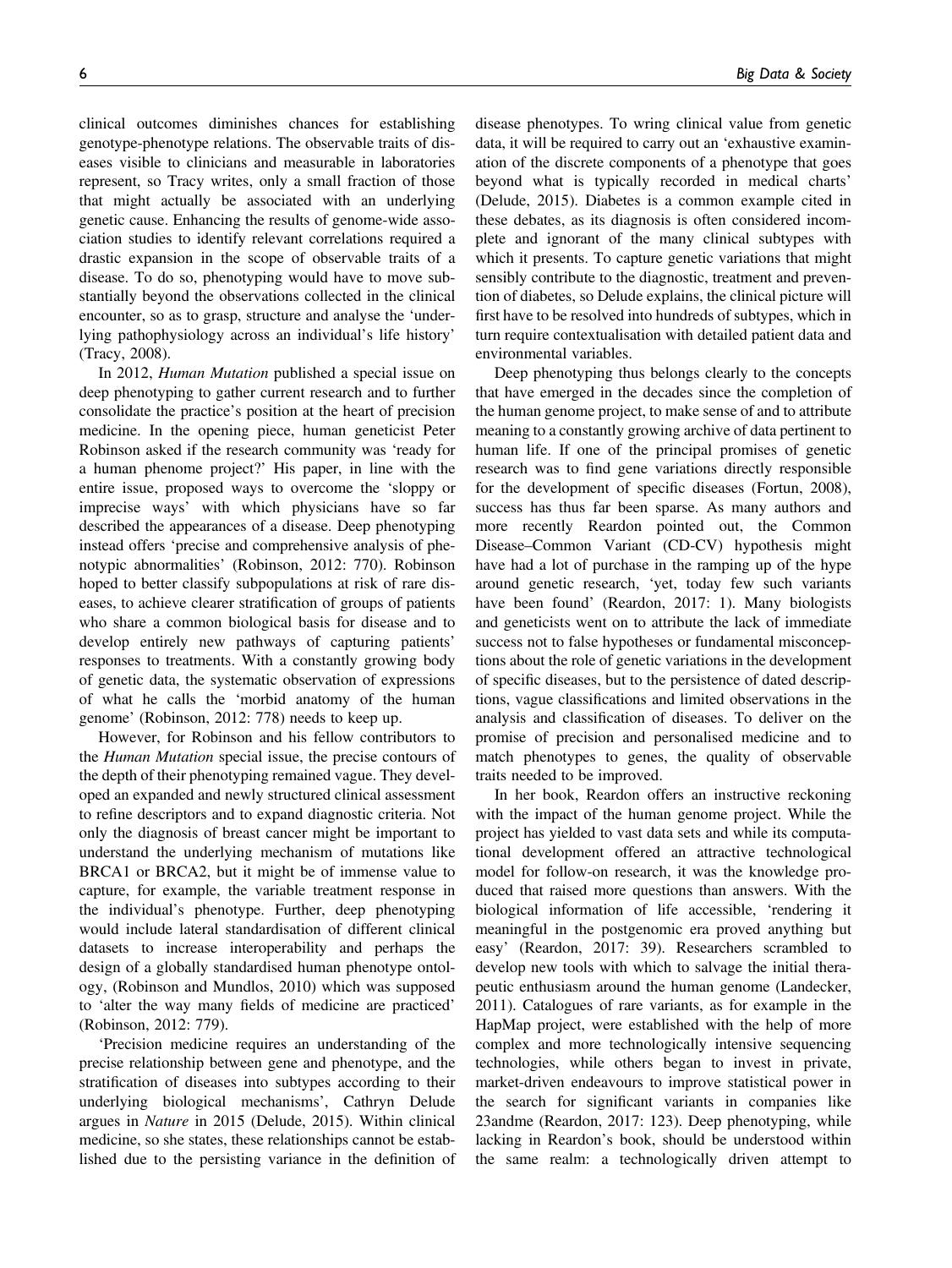salvage the value and meaning of the information deluge and data infrastructures provided by the human genome project. It was yet another approach, driven by the perspective of engineering, to clear up the noise in the signal between genotype and phenotype.

The medical tech-enthusiast Eric Topol's vision for the future of 'deep medicine' implies a role for artificial intelligence to scrape the growing data deluge from medical institutions as well as novel data sources, while physicians might win back time to engage in empathic relations with their patients. While he introduces deep learning with an eye on the caveats and ethical issues – 'deep liabilities' – his description of digitally enhanced deep phenotyping is relentlessly enthusiastic. Medical specialism, limited time commitments and the brief encounters between patients and doctors are rendered remnants of what Topol calls a 'shallow medicine' (Topol, 2019b: 33). Doctors working on psychiatric wards are unlikely to offer expertise on diabetes and the pharmacologist might have only limited understanding of the genetics, which might undermine the efficiency of a prescribed drug. But more importantly, Topol laments, doctors encounter patients only in momentary settings, relying on vague descriptions, brief observations and dated classifications to arrive at diagnostics based on isolated and limited data. Deep phenotyping instead offers not only depth through multiple layering of information gathered from a range of sources, specialities and tests, but it also expands the clinical encounter over time, offering 'long' data, by 'covering as much of our lives as we can, because many metrics of potential interest are dynamic, constantly changing over time' (Topol, 2019b: 16). The expansiveness of the data collection is essential to the project of deep phenotyping in Topol's vision. It encapsulates an approach characterised by limitless depth, whereby scraping of potentially clinically valuable information is 'spanning as many types of data as you can imagine' (Topol, 2019b: 16), offering novel metrics that are collected passively, unobtrusively and permanently (Topol, 2019b: 174).

In Topol's view, vexing conditions like depression could be finally measured appropriately and their classification would no longer rely on the patient's account or on stubborn diagnostic inventories. Instead, a smartphone would be able to collect data from speech patterns, would capture shifting intonations of voice, map the reaction times from keyboard users, gather movement patterns, while tracking social media use and applying visual recognition features to selfies to search for distinctive facial attributes indicative for what would become an entirely new classification of depression (Topol, 2019b: 173). Precisely where animal models failed to replicate the specific circumstances of human psychiatric conditions such as schizophrenia, deep phenotyping is supposed to link clinical features to individual genomes for the first time. In psychiatry, the hope is to overcome what is often perceived as particularly vague descriptions of the phenotypes of many conditions. With deep phenotyping, the neuroscientist Steven Hyman seeks to describe phenotypes as newly 'mechanistic' ones, which would enable for the first time the development of robust causal chains between biology and psychology (quoted in Delude, 2015). However, here as well as in the realm of physiological disorders, the success of deep phenotyping has not been materialised. As of 2019, as the contributions to a recent issue in  $ST \& HV$  report, 'not a single genetic or biological marker has been identified so far that is specific to any of the major psychiatric disorders' (Rüppel and Voigt, 2019: 570).

According to the growing circle of proponents of digital phenotyping, the answer to the lack of success remains more data. This is the point where Onnela and Rauch invoke the all-empowering metaphor of the 'smartphone-asmicroscope' to encourage digital phenotyping as nothing less than a revolutionary transformation in psychiatric data collection (Onnela and Rauch, 2016). Where much of deep phenotyping had been overly reliant on medical information, concerned with making data interoperable and multi-layered, digital phenotyping yields to a wealth of untapped resources that will expand the depth and length of clinically viable data collection. The explicit aim is to discover patterns, characteristics and signs, where the deep phenotyping of biological specimens, genetic data and available clinical signs has failed to offer meaningful linkage. Scraping information from infinite data is to resolve the lack of linkage of causal chains in psychiatry. In this vision, digital phenotyping has assumed utopian proportions, imagined as a technological innovation towards omniscient observation, with which a complete archive of human ailment might be abducted from an infinite wealth of data.

To seize on the potential of these technologies for epidemiological knowledge production, some developers dare to dream big. The MDs Abnousi, Rumsfeld and Krumholz proposed in a viewpoint contribution to the Journal of the American Medical Association a digital reconsideration of the social determinants of health in the digital age. Comparable to the expectations raised around deep phenotyping in mental health, they complain of a lack of matching progress when it comes to the 'nurture components' of disease. Social determinants, they concur, are notoriously complex to measure, as they entail 'networks and behaviour that are best revealed by what actually occurs in life' (Abnousi et al., 2018: E1). Neither patient reporting in standardised surveys, nor the sociological study of patient groups, ever manages to grasp the entirety of the data points that might elucidate drivers of disease within social and cultural contexts. However, the increasing prevalence of online social networks offers to these physicians a new window into the opaque world of social determinants. The data made available through social media offers 'measurable, actionable insights' to understand disease, but more importantly, would transform the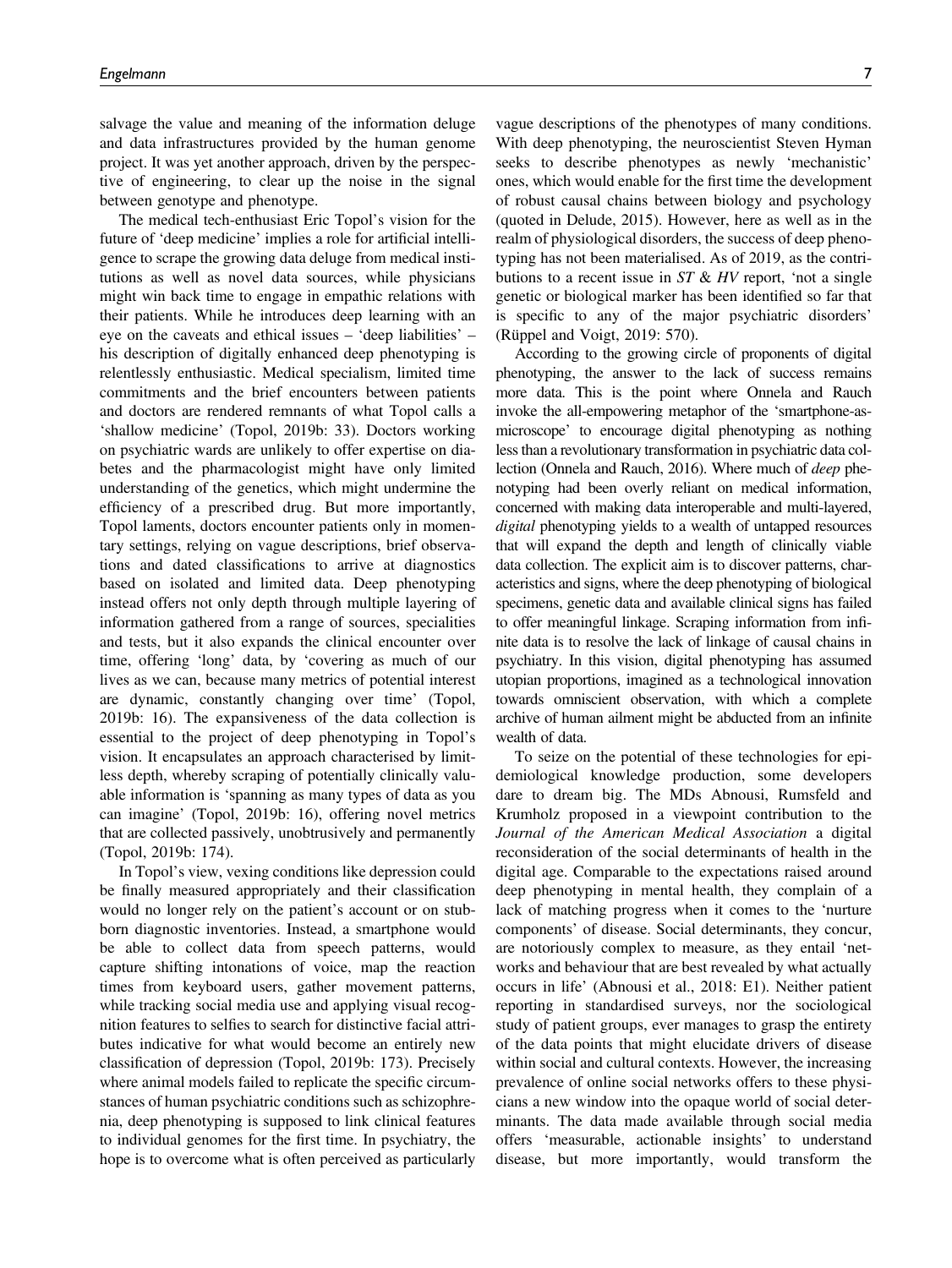understanding of social determinants at large. New social biomarkers, such as 'timing, frequency, content and patterns of posts and degree of integration with online communities' would supposedly provide an entirely new framework to expand understanding of health and disease 'in a truly novel way'. This fantasy is all the more chilling when the authors' affiliation with Facebook Inc. and IBM Watson Health underlines their proposal to utilise these novel measurements to rewrite the 'source code for nurture' (Abnousi et al., 2018).

## Discussion: The depth of epidemiological reasoning

Thomas McKeown lamented in 1983 that despite revolutionary advances in medical technologies and a never-before-seen breadth of medical knowledge, countless diseases still elude successful treatment and prevention. To develop better health strategies, the physician, epidemiologist, and historian suggested that the problem does not lie with shortcomings of the laboratory or the clinic, but rather with the way in which determinants of health had been collected and classified. Too much attention had been given to hereditary conditions, which in his words were 'determined at fertilisation', while the large majority of diseases was in fact 'not so determined and manifested only in an appropriate environment' (McKeown, 1983: 595). Classifying and understanding the influence of poverty and environmental hazards would allow public action where it was needed, while hereditary information might perhaps be only of secondary value. McKeown assumed himself to witness nothing less, but a Kuhnian change of paradigm, with the old one already gone, while the shape of the new way of seeing disease was yet to be defined.

A similar, complimentary situation appears to present itself today, almost 40 years later. Still, the mismatch remains between expectations invested in technological progress and overcoming the global burden of disease. The hopes attached to sequencing of the human genome have largely not been fulfilled. Nonetheless, personalised and precision medicine continue to accrue value as visions of the future of medicine. In stark contrast to McKeown, the vision of data-driven classification appears to have shifted to the rationale of inheritance and predetermined conditions. Importantly, this classification does not only affect all of those conditions that might be allocated directly to genetic markers via a 'smartphone-as-microscope' (Onnela and Rauch, 2016). As Topol and the MDs at Facebook and IBM Watson explain, even environmental and social determinants are to be captured within the model and rationale of a 'source code of nurture' (Abnousi et al., 2018). Digital phenotyping, it appears, is asked to provide the causal depth for newly stabilised disease classifications, offering the appearance of a dubious aetiology, while epidemiology provides the breadth and length of data required to arrive at meaningful comparisons.

The project and vision of a digital epidemiology runs, as I discuss here, on the assumptions that all there is to know about the underlying causes of diseases as well as anything that could be potentially understood to be a classifiable indicator of a disease, can be captured in structured and stratified data. Underneath the surface awaits a depth of pathological knowledge, which – perhaps counterintuitively – reveals itself through epidemiological data scraping along the surface of populations, through the aggregation of populationlevel comparisons and through the large-scale association of data mined from the captured interactions of humans with digital technology. This is what I call a problematic assumption of pathological omniscience that empowers this vision of a digital, all-seeing, all-digesting epidemiology.

For this discussion section, I will refer to one exemplary case of a digital phenotype in development. This case concerns a research team at Harvard's Computational Epidemiology group. Here, the team investigates the possibility of inferring a digital phenotype of schizophrenia using social media data (Hswen et al., 2018). The case offers an interesting example, as it demonstrates the assumptions invested in digital phenotyping while it also allows for a critical discussion of associated data practices. For their paper, they use data provided by Twitter to analyse expressions of depression and anxiety among users who self-identified as schizophrenic. Overall, their findings disclose that there are consistently higher levels of expressions of depression and anxiety among these users, compared to a sample of the general population on Twitter.

There are three important concerns, with which such studies ought to grapple with and which currently remain a lacuna in the relevant literature. First, a classification system based on these premises posits a sharp departure from the underlying principles of widely accepted – although far from ideal – systems like the DSM and the ICD. Second, the exaggerated claim of depth implies the capacity of these systems to discover hidden, so far unseen symptomsyndrome relations, which supposedly remain invisible on the surface of 'shallow' medicine. Third, like many similar projects in the digital health field, this disruptive innovation envisions its own utility in an uncertain future. This digital future scoping falls usually short to address urgent, obvious and largely uncontroversial drivers of illness, which are associated with the social structures of poverty, marginalization and inequality in the present.

Unlike in the ICD's nomenclature, which represents the efforts of generations of physicians and statisticians to align observations with classifications, the aim of deep phenotyping is to deliver precise relations between genetic information and (extended) phenotypical expression. This endeavour of structuring and matching pathological information departs from the dynamic scheme with which diseases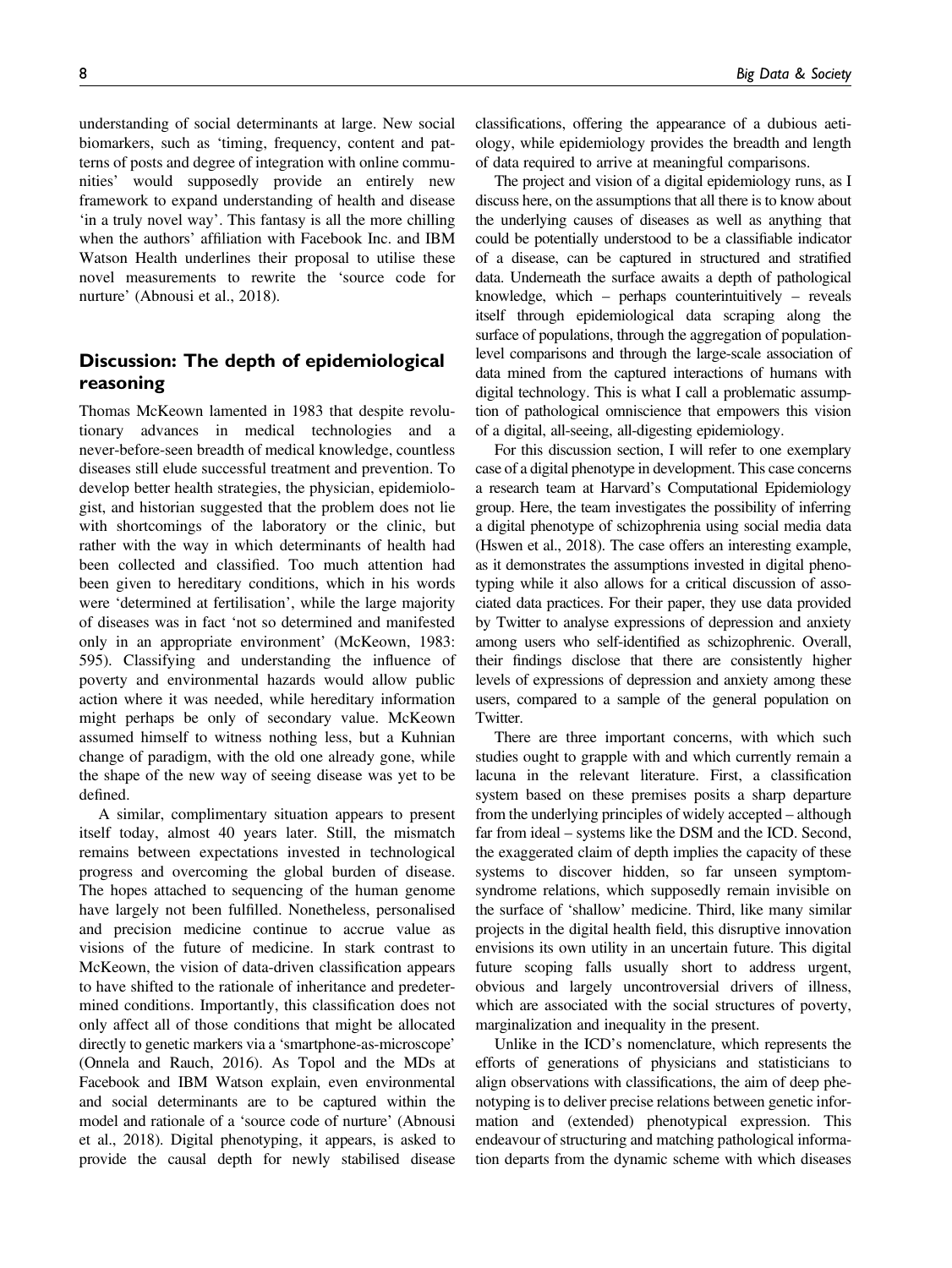were principally collected as the observed experience of disease. Or, as Bowker and Star put it, 'the nomenclature of diseases and of causes of death established for the needs of statistical organization constitutes a sort of contract between the two organizations who are charged with statistical works – that is to say, the service who makes the observations and that which produces statistics with the help of these data' (Bowker and Star, 1999: 146). Departing from this contract, the question of observation is entirely taken out of the physicians' hands and handed over to passive monitoring of what can possibly be re-purposed into a vital sign. With medical classification historically perceived as a shared benefit between medical practice and medical research, one might ask, who precisely the benefactors of deep phenotyping would be and if physicians or epidemiologists are willing to ever accept a rule-based classification system, whose design and inputs appear to lie beyond their control.

Hswen and colleagues argue carefully in their paper that their point of departure is not a clinical diagnosis of schizophrenia but that their exploratory study relies on the information that Twitter users had put in the public sphere. Such users, the authors find in this study, 'may express elevated symptoms of depression and anxiety in their online posts' (Hswen et al., 2018). As the author's stress, this finding confirms and corroborates a well-known symptomsyndrome relation, as established in clinical literature. Here, this confirmatory result thus appears as a starting point, as an establishment of a baseline of sorts to demonstrate the usability of digital epidemiology in the 'understanding of schizophrenia by informing a digital phenotype' (Hswen et al., 2018). This research strategy, aimed to refine the digital phenotype on the basis of people who have made their schizophrenic diagnosis public knowledge, implies a paradoxical relation to existing classification systems. While a clinical classification, such as that could be found in the ICD, is not the explicit starting point, it remains the implicit reference in the construction of a digital phenotype. Somewhat surprisingly, this endeavour falls short of radically reinventing symptom-syndrome relations but seems to solidify a historically contingent category of mental illness as generalizable information.

The history of the ICD is one structured by extensive negotiations about structures of classification and the categories in the ICD have always been a reflection of historical circumstances (Bowker and Star, 1999). Phenotyping, not just those conditions that might or might not offer a causal relation to genetic information, but to apply a genetic blueprint to re-classify the details of all diseases seeks to replace a historically grown dynamic and pragmatic system with a rigid scheme. Deploying and establishing such a scheme risks implying the persistence of a world, where each symptom can be revealed as the outcome of a discrete and generalizable causal chain, indifferent to and unaffected by the passing of time as much as by the conditions of place.

The projects and approaches assembled around the production of deep phenotypes share a curious fixation on the metaphor of depth. While such depth is everywhere implied, it appears to be almost impossible to find consistent indicators of how exactly this depth is imagined and conceptualized across this research landscape. Investigating depth suggests an excavation of something underneath the surface, a hidden and opaque reality that is perhaps shrouded by layers of theories, assumptions and beliefs that are associated with 'shallow medicine'. Topol assumes depth where the doctor's gaze extends into thickness, covering multiple layers of specialties and including the entirety of collectible indicators across the full life of an individual. Delude understands depth as granularity and increasing individuality in the data collected, but importantly, she also emphasises that such depth emerges out of 'sophisticated algorithms' which 'integrate the resulting wealth of data with other kinds of information' (Delude, 2015: S15). Depth in knowledge, it appears, is the result of accumulated observations, correlated across different domains and equipped with statistical power, before returned to the individual, repurposed and repackaged as precision or personalised medical expertise (Bauer, 2008; Hoeyer et al., 2019).

Returning to the example of the digital phenotype of schizophrenia, it is quite obvious that depth derives here from the power of statistical inference. Data from selfidentified users with schizophrenia have been compared with data from the general population of Twitter users resulting in P values mostly below 0.006 (Hswen et al., 2018). The depth of the accuracy of elevated levels of expressions of anxiety and depression clearly does not derive from the excavation of complex genotype-phenotype relations, nor from the speculation about different underlying causes. Here, depth directly results from the length of the collected sample.

The second pillar of deep phenotyping can be found, as Topol and others have argued, in deep learning. The depth in deep learning, Taylor Arnold and Lauren Tilton explain, derives partly from the capacity of models to be 'knowledgeable' and accurately predict semantic variables in unstructured texts or images. 'In other words, their ability to build off of existing knowledge to predict new knowledge' (Arnold and Tilton, 2020: 310). Significantly, with the application of deep learning, disease is configured as a 'deep problem' and thus framed as a problem of communication and representation. In other words, a deep learning approach would assume that the true shape of a disease category like schizophrenia is already present among circulating information – in conventional diagnostics as well as in the wealth of big data – but requires the detour of multilayered learning to achieve its desired depth and truth.

The example here does not rely on deep learning, but nonetheless utilises simple statistics to infer diagnostic criteria. However, one may ask to what extent schizophrenia constitutes a 'deep problem' to the study's authors. A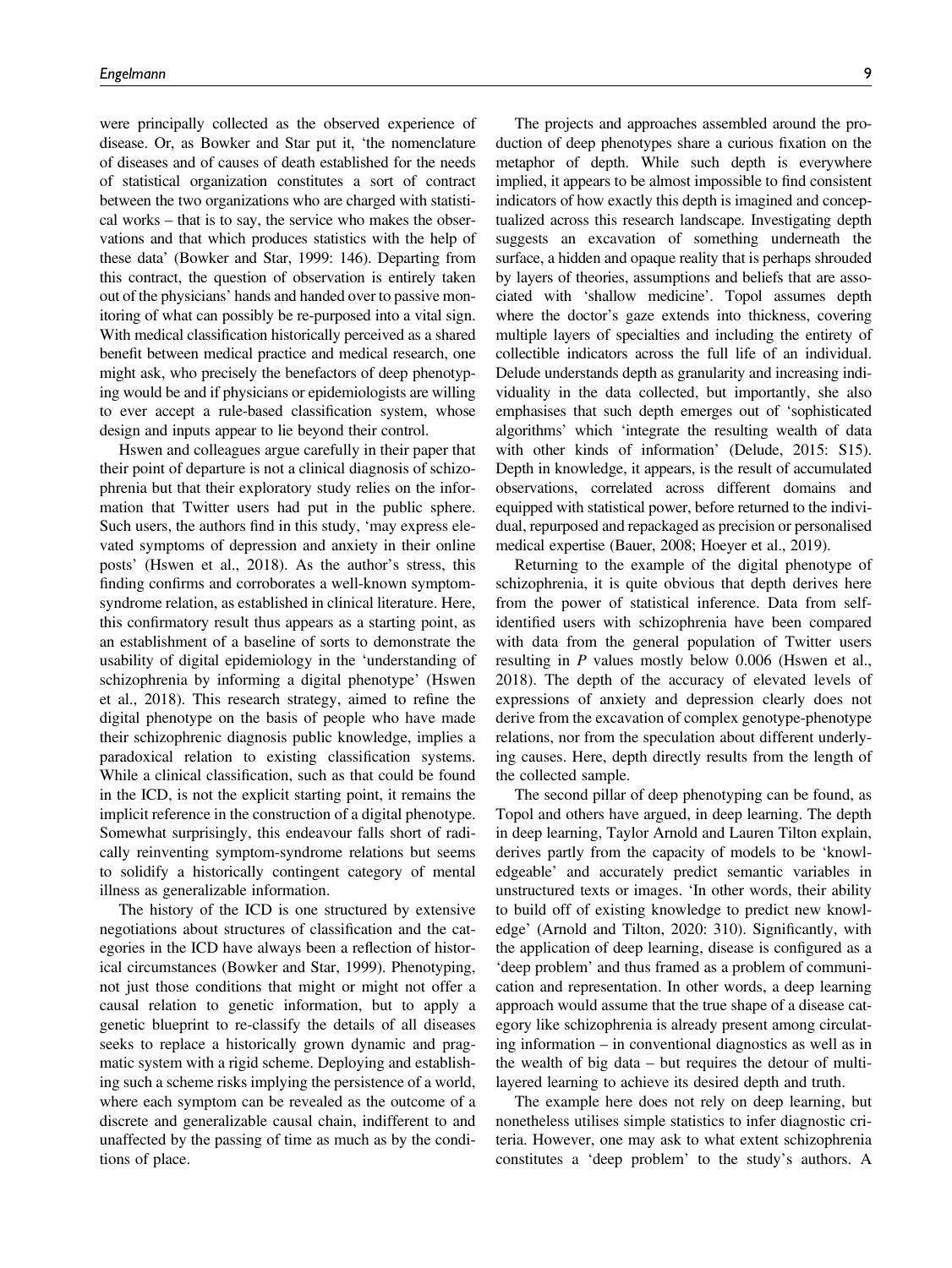deep problem is characterised by its already-present representation in existing information, but it is assumed that is nature might remain shrouded due to human error, cultural variations or false categorization. Positing schizophrenia as a deep problem, however, assumes the valance of precisely the diagnostic criteria that deep phenotyping is supposed to problematize. In other words, to research the deep phenotype of schizophrenia with a deep learning platform might yield to yet unknown aspects of experiences of those assumed to suffer from schizophrenia. However, due to the inherent confirmation bias of multi-layered systems, only those results already confirming central tenets of the already established nomenclature of schizophrenia are considered valuable. In effect, deep phenotyping risks reinstating historically controversial diagnostic criteria as elements of a new, data-driven generalised classification scheme.

The presence of such circular arguments – schizophrenia is characterised by anxiety and depression, therefore the presence of anxiety and depression is indicative of schizophrenia – leads to a third dimension, which Hoeyer has recently unpacked for personalised medicine initiatives by the Danish state. Through the metaphor of depth, population data becomes routinely enrolled in the medical approach to the individual patient in personalised medicine. Hoeyer describes for the case of Denmark a dynamic of 'future accountability' which configures the value of collected and 'intensified' population data as 'promissory data' (Hoeyer, 2019: 532). Its value for the individual patient within a personalised medicine framework can only be realised at a future stage. This requires on the one hand a buy-in from stakeholders into the future stakes of large-scale data-collections – like Danish public health authorities in Hoeyer's example – but ongoing and resource intensive data-collection also serves as a vehicle to 'avoid action' (Hoeyer, 2019: 533) in the present. It is striking how the vast majority of contributions to a digital epidemiology driven by deep phenotyping fall within the same realm – including the schizophrenia study discussed here. While pointing to a future of data-intensive deep medicine with potential use for public health as well as personalised medical care, their research and their methodologies continue to withdraw from simpler, perhaps shallower problems, such as how to tackle the implications of poverty, inequality or underfunded health systems as towering and overwhelming determinants of health in the present.

## Conclusion: Towards pathological omniscience?

Epidemiology, I have argued, has historically grappled with the division of observation and analysis, while identifying often as a mere set of inconspicuous methods. However, epidemiology is a powerful research practice, in which the foundations of medical knowledge are negotiated, adapted and transformed in the engagement with large

data sets. How disease is counted, what kind of disease is assumed countable and how causes for disease are accounted for; these were and are fundamental questions in epidemiological research and have extended impact on the ways in which disease was and is classified and perceived elsewhere. This epistemic dimension of epidemiological reasoning, however, is not new and cannot be attributed to the field's digital transformation. The novel depth of knowledge in digital epidemiology, however, emerges with a puzzling array of naïve disruptions aimed at 'shallow medicine'. Depth, I have argued, is not just a metaphor for granularity, fine-grained detail or improved accuracy. Depth is on the one hand envisioned as the result of an assumed invariance of causal chains, offered by the data-model of genotype-phenotype relations and fixed in the engineering rhetoric of signal and noise. On the other hand, this depth is imagined to come into being with a radical expansion of epidemiological gathering, scraping and mining data, fuelled by the erratic assumption that all data traces of human behaviour can and should potentially be re-purposed into medical information. With these imaginations, disease does indeed become framed as a deep problem, always attached to a discrete cause and always measurable as a non-ambiguous entity within the data traces of human behaviour, however, shrouded by misrepresentation and noise. Schizophrenia, as the example discussion disclosed, is no longer assumed a variable category of classification with dramatic historical inconsistency, but the disease is reimagined as a deep problem. The solution of a deep problem lies, however, not in the discovery of a deeper truth – whatever that may be – but in the recalculation of existing knowledge to predict new knowledge. Examples, such as this schizophrenia study show that deep phenotyping can thus run the risk of reifying and cementing contingent and variable categories into apparently persistent classifiers. In the resulting absence of any causal depth, it remains then an open but important question, if the depth of deep phenotyping is anything more than a shallow rhetorical device in the promissory language of future medicine.

This pathological omniscience is short-sighted and remains – perhaps willfully – ignorant of a wide area of medical and epidemiological thinking. To think of disease as merely statistical entities does away with the complex and intricate relations between disease observation, classification and treatment. To imply a pervasive presence of genotype-phenotype relations in the determination of disease continues to dramatically over-estimate the significance and indeed the social burden of pre-determined conditions among human ailments. Most significantly, this new discovery of the depth of disease is rolled out with dramatic inconsistency and relies implicitly on precisely those categories and classification schemes, it purports to disrupt and to dissolve. In effect, a digital epidemiology powered by deep phenotyping runs the risk to reinstate pragmatic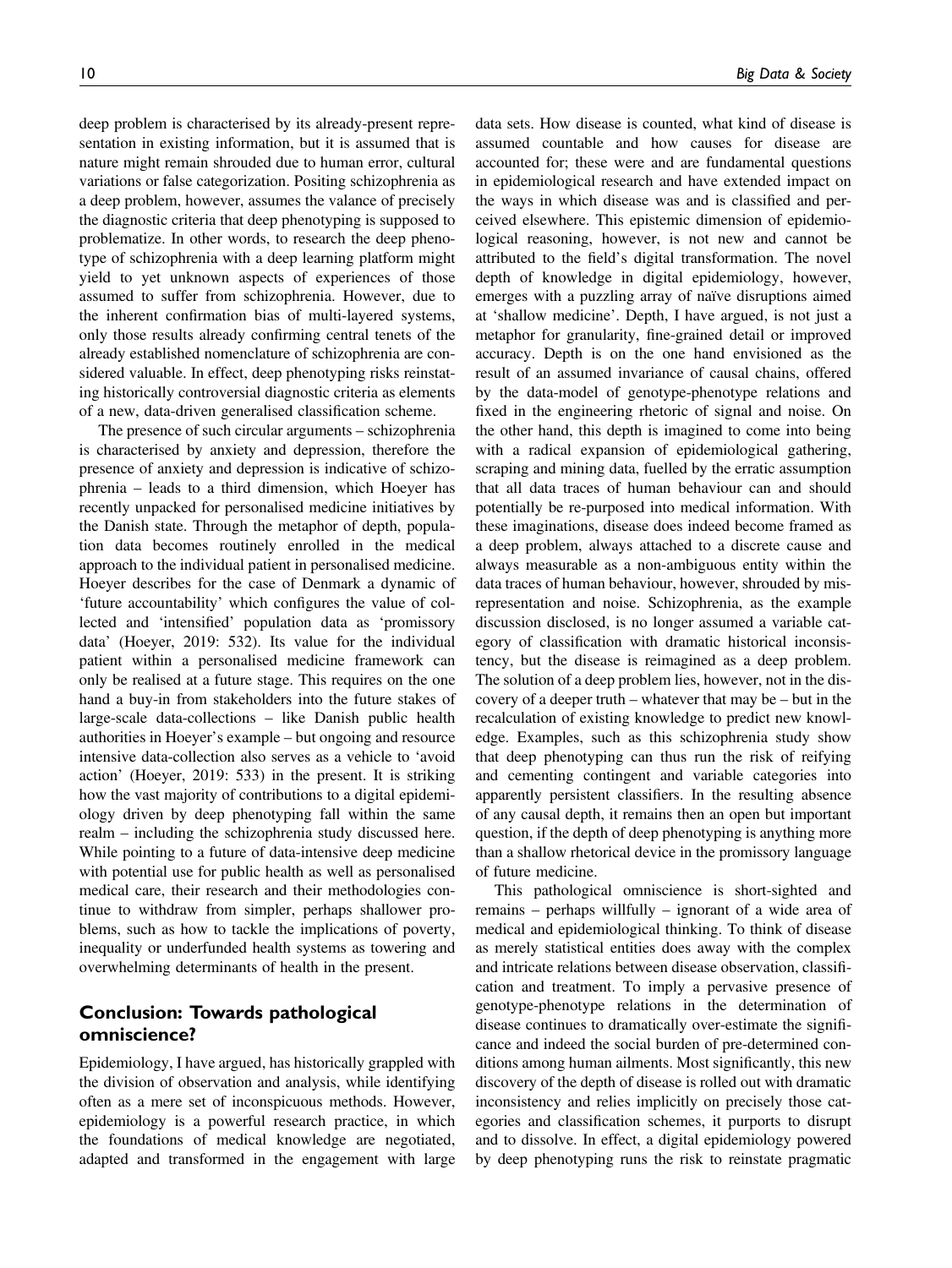and historically contingent systems of classifications as a universal and all-powerful source code.

#### Acknowledgements

I like to thank all participants across various workshops and conferences, who have helped sharpening the arguments presented in this paper. I am as ever grateful to Kate Womersley for her impeccable and insightful review, to my colleagues at STIS for productive feedback on early drafts and like to extend my gratitude to the reviewers for their excellent comments and suggestions.

#### Declaration of conflicting interests

The authors declared no potential conflicts of interest with respect to the research, authorship, and/or publication of this article.

#### Funding

The author(s) disclosed receipt of the following financial support for the research, authorship, and/or publication of this article: Research for this article has received funding from the European Research Council (ERC) under the European Union's Horizon 2020 Research and Innovation Programme (Grant Agreement No. 947872).

#### ORCID iD

Lukas Engelmann **D** <https://orcid.org/0000-0002-2175-0156>

#### **References**

- Abnousi F, Rumsfeld JS and Krumholz HM (2018) Social determinants of health in the digital age: Determining the source code for nurture. Journal of the American Medical Association 321(3): 247–248. [https://doi.org/10.1001/jama.2018.19763.](https://doi.org/https://doi.org/10.1001/jama.2018.19763)
- Adrover C, Bodnar T, Huang Z, et al. (2015) Identifying adverse effects of HIV drug treatment and associated sentiments using Twitter. JMIR Public Health and Surveillance 1(2): E7.
- Adrover C, Bodnar T and Salathé M (2014) Targeting HIV-related medication side effects and sentiment using Twitter data. ArXiv Preprint ArXiv:1404.3610.
- Ahmed B (2013) How smartphones became vital tools against dengue in Pakistan. NPR.Org. 2013. https://www.npr.org/sections/health-shots/2013/09/16/223051694/how-smartphonesbecame-vital-tool-against-dengue-in-pakistan.
- Althaus CL and Salathé M (2015) Measles vaccination coverage and cases among vaccinated persons. Emerging Infectious Diseases 21(8): 1480.
- Amelang K and Bauer S (2019) Following the algorithm: How epidemiological risk-scores do accountability. Social Studies of Science 49(4): 476–502.
- Arnold T and Tilton L (2020) Depth in deep learning: Knowledgeable, layered, impenetrable. In: Deep Mediations: Thinking Space in Cinema and Digital Cultures. Minneapolis: University of Minnesota Press, pp. 309–328. https://doi.org/10.5749/j.ctv1gn3t58.
- Bań Bura M, Giannone D and Reichlin L (2011) Nowcasting. The Oxford Handbook of economic forecasting. 8 July 2011. https://doi.org/10.1093/oxfordhb/9780195398649.013.0008.
- Bauer S (2008) Mining data, gathering variables and recombining information: The flexible architecture of epidemiological

studies. Studies in History and Philosophy of Biological & Biomedical Science 39(4): 415–428.

- Bauer S (2019) Indexing, coding, scoring: The engine room of epidemiology and its routinized techno-digestions. Somatechnics  $9(2-3)$ : 223-243.
- Beukenhorst AL, Collins E, Burke KM, et al. (2021) Smartphone data during the COVID-19 pandemic can quantify behavioral changes in people with ALS. Muscle & Nerve 63(2): 258–262.
- Bisanzio D, Kraemer MUG, Bogoch II, et al. (2020) Use of Twitter social media activity as a proxy for human mobility to predict the spatiotemporal spread of COVID-19 at global scale. Geospatial Health 15(1): 19–24. [https://doi.org/10.4081/gh.2020.882](https://doi.org/https://doi.org/10.4081/gh.2020.882).
- Bogoch II, Watts A, Thomas-Bachli A, et al. (2020) Pneumonia of unknown aetiology in Wuhan, China: Potential for international spread via commercial air travel. Journal of Travel Medicine 27(2): 1–3. [https://doi.org/10.1093/jtm/taaa008](https://doi.org/https://doi.org/10.1093/jtm/taaa008).
- Borup M, Brown N, Konrad K, et al. (2006) The sociology of expectations in science and technology. Technology Analysis & Strategic Management 18(3–4): 285–298.
- Bowker GC and Star SL (1999) Sorting Things out. Classification and Its Consequences. Inside Technology. Cambridge, MA: MIT Press.
- boyd d and Crawford K (2012) Critical questions for big data. Information, Communication & Society 15(5): 662–679.
- Brownstein JS, Freifeld CC and Madoff LC (2009) Digital disease detection — harnessing the web for public health surveillance. New England Journal of Medicine 360(21): 2153–2157.
- Coppersmith G, Dredze M, Harman C, et al. (2015) CLPsych 2015 shared task: Depression and PTSD on Twitter. In: Proceedings of the 2nd Workshop on Computational Linguistics and Clinical Psychology: From Linguistic Signal to Clinical Reality. Denver, Colorado: Association for Computational Linguistics, pp.31–39. https://doi.org/10.3115/v1/W15-1204.
- De Choudhury M, Counts S and Horvitz E (2013) Social Media As a measurement tool of depression in populations. Proceedings of the 5th Annual ACM Web Science Conference. WebSci'13. New York, NY, USA: ACM, pp.47–56. https://doi.org/ 10.1145/2464464.2464480.
- Delude CM (2015) Deep phenotyping: The details of disease. Nature 527(November): S14–S15.
- Desrosieres A (1998) The Politics of Large Numbers. A History of Statistical Reasoning. Cambridge, MA: Harvard University Press.
- Di Salvo P and Milan S (2020) The four invisible enemies in the first pandemic of the "Datafied Society"'. SSRN Scholarly Paper ID 3622931. Rochester, NY: Social Science Research Network. https://doi.org/10.2139/ssrn.3622931.
- Editors (2021) How epidemiology has shaped the COVID pandemic. Nature 589(7843): 491–492. https://doi.org/10.1038/ d41586-021-00183-z.
- Effland T, Lawson A, Balter S, et al. (2018) Discovering foodborne illness in online restaurant reviews. Journal of the American Medical Informatics Association 25(12): 1586– 1592. https://doi.org/10.1093/jamia/ocx093.
- Engelmann L (2020) #COVID19: The spectacle of real-time surveillance. Somatosphere (blog). 6 March 2020. http://somatosphere.net/forumpost/covid19-spectacle-surveillance/.
- Fortun Michael. 2008. Promising Genomics: Iceland and DeCODE Genetics in a World of Speculation. Berkeley, CA: Univ of California Press.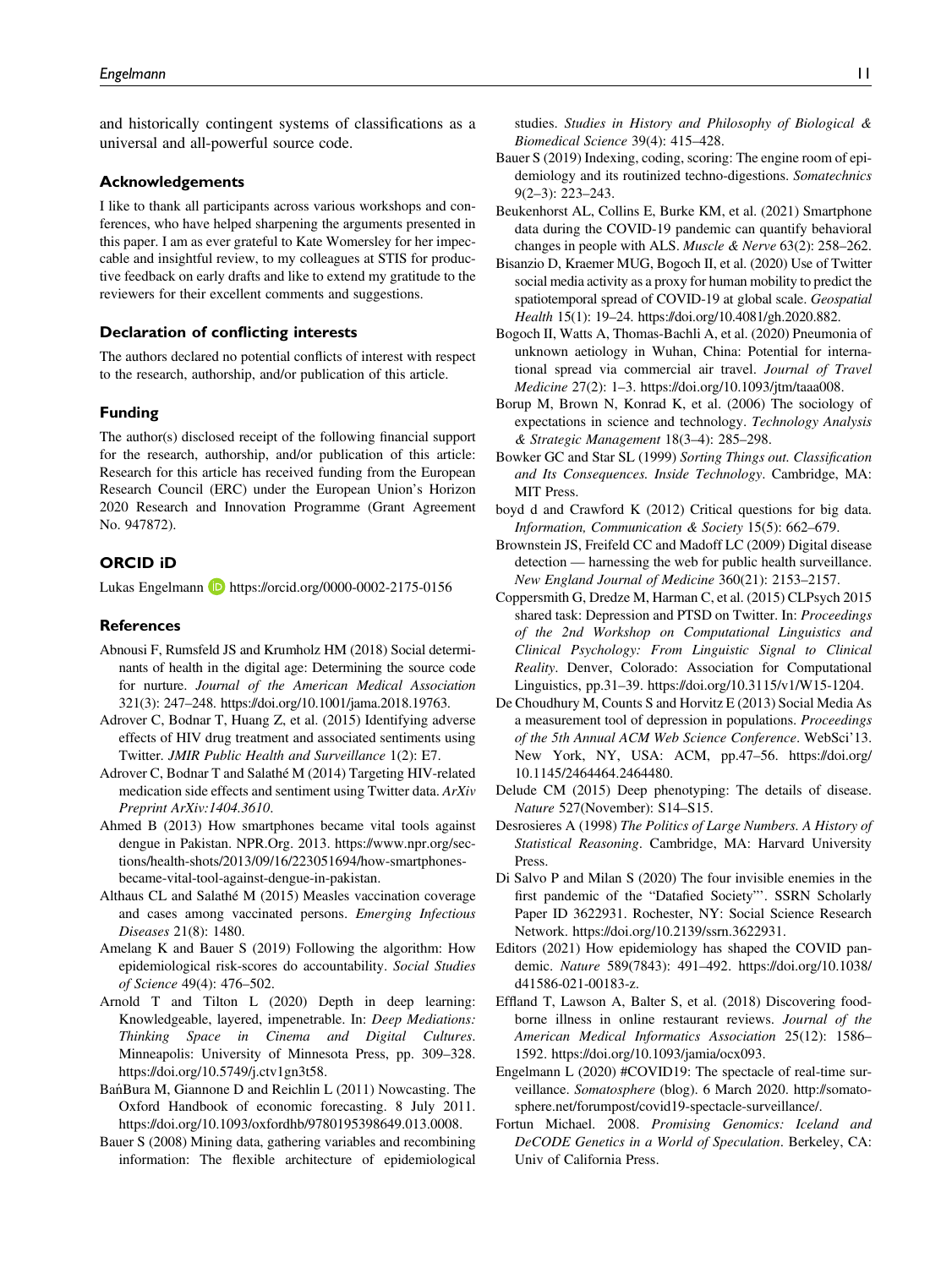- Garrety K, McLoughlin I, Wilson R, et al. (2014) National electronic health records and the digital disruption of moral orders. Social Science & Medicine 101: 70–77.
- Geiger S and Gross N (2021) A tidal wave of inevitable data? Assetization in the consumer genomics testing industry. Business & Society 60(3): 614–649.
- Hoeyer K (2019) Data as promise: Reconfiguring Danish public health through personalized medicine. Social Studies of Science 49(4): 531–555.
- Hoeyer K, Bauer S and Pickersgill M (2019) Datafication and accountability in public health: Introduction to a special issue. Social Studies of Science 49(4): 459–475.
- Hsu M, Ahern DK and Suzuki J (2020) Digital phenotyping to enhance substance use treatment during the COVID-19 pandemic. JMIR Mental Health 7(10): e21814.
- Hswen Y, Naslund JA, Brownstein JS, et al. (2018) Online communication about depression and anxiety among Twitter users with schizophrenia: Preliminary findings to inform a digital phenotype using social media. Psychiatric Quarterly 89: 569–580. [https://doi.org/10.1007/s11126-017-9559-y](https://doi.org/https://doi.org/10.1007/s11126-017-9559-y).
- Isin E and Ruppert E (2020) The birth of sensory power: How a pandemic made it visible? Big Data & Society 7(2): 2053951720969208.
- Jagesar RR, Roozen MC, van der Heijden I, et al. (2021) Digital phenotyping and the COVID-19 pandemic: Capturing behavioral change in patients with psychiatric disorders. European Neuropsychopharmacology 42: 115–120.
- Jain SH, Powers BW, Hawkins JB, et al. (2015) 'The digital phenotype'. Nature Biotechnology 33: 462–463. [https://doi.org/10.](https://doi.org/https://doi.org/10.1038/nbt.3223) [1038/nbt.3223.](https://doi.org/https://doi.org/10.1038/nbt.3223)
- Jardine B and Drage M (2018) The total archive: Data, subjectivity, universality. History of the Human Sciences 31(5): 3–22.
- Kitchin R (2014) Big data, new epistemologies and paradigm shifts. Big Data & Society 1(1): 2053951714528481.
- Kraemer MUG, Yang C-H, Gutierrez B, et al. (2020) The effect of human mobility and control measures on the COVID-19 epidemic in China. Science (New York, N.Y.) 368(6490): 493–497.
- Landecker H (2011) Food as exposure: Nutritional epigenetics and the new metabolism. BioSocieties 6(2): 167-194.
- Lazer D, Kennedy R, King G, et al. (2014) The parable of Google flu: Traps in big data analysis. Science (New York, N.Y.) 343(6176): 1203–1205.
- Leonelli S and Tempini N, eds (2020) Data Journeys in the Sciences. X: Springer International Publishing. https:// doi.org/10.1007/978-3-030-37177-7.
- Loi M (2018) The digital phenotype: A philosophical and ethical exploration. Philosophy & Technology 32: 155–171. [https://](https://doi.org/https://doi.org/10.1007/s13347-018-0319-1) [doi.org/10.1007/s13347-018-0319-1.](https://doi.org/https://doi.org/10.1007/s13347-018-0319-1)
- Lupton D (2017) Digital Health: Critical and Cross-Disciplinary Perspectives. New York: Routledge.
- Matthews JR (1995) Quantification and the Quest for Medical Certainty. Princeton, N.J: Princeton University Press.
- McFall L (2015) Is digital disruption the end of health insurance? Some thoughts on the devising of risk. Economic Sociology\_the European Electronic Newsletter 17(1): 32–44.
- McGough SF, Johansson MA, Lipsitch M, et al. (2019) 'Nowcasting by Bayesian smoothing: A flexible, generalizable model for real-time epidemic tracking'. BioRxiv, June, 663823. https://doi.org/10.1101/663823.
- McKeown T (1983) A basis for health strategies. A classification of disease. British Medical Journal (Clinical Research Ed.) 287(6392): 594–596.
- Milne R and Costa A (2020) Disruption and dislocation in post-COVID futures for digital health. Big Data & Society 7(2): 2053951720949567.
- Mittelstadt B, Benzler J, Engelmann L, et al. (2018) Is there a duty to participate in digital epidemiology? Life Sciences, Society and Policy 14(May): 9.
- Mohr DC, Shilton K and Hotopf M (2020) Digital phenotyping, behavioral sensing, or personal sensing: Names and transparency in the digital age. NPJ Digital Medicine  $3(1)$ : -2.
- Montag C, Dagum P and Elhai JD (2020) On the need for digital phenotyping to obtain insights into mental states in the COVID-19 pandemic. Digital Psychology 1(2): 40–42.
- Morabia A (2004) Epidemiology: An epistemological perspective. In: Morabia A (ed) A History of Epidemiologic Methods and Concepts, 3–125. Basel; Boston: Birkhauser Verlag.
- Onnela J-P and Rauch SL (2016) Harnessing smartphone-based digital phenotyping to enhance behavioral and mental health. Neuropsychopharmacology 41(7): 1691–1696.
- Park H-A, Jung H, On J, et al. (2018) Digital epidemiology: Use of digital data collected for non-epidemiological purposes in epidemiological studies. Healthcare Informatics Research 24(4): 53.
- Prainsack B (2017) Personalized Medicine: Empowered Patients in the 21st Century? New York: NYU Press.
- Prainsack B (2019) Logged out: Ownership, exclusion and public value in the digital data and information commons. Big Data  $\&$ Society 6(1): 2053951719829773.
- Preis T and Moat HS (2014) Adaptive nowcasting of influenza outbreaks using Google searches. Royal Society Open Science 1(2): 140095.
- Reardon J (2017) The Postgenomic Condition: Ethics, Justice, and Knowledge After the Genome. Chicago: University of Chicago Press.
- Robinson PN (2012) Deep phenotyping for precision medicine. Human Mutation 33(5): 777–780.
- Robinson PN and Mundlos S (2010) The human phenotype ontology. Clinical Genetics 77(6): 525–534.
- Rüppel J and Voigt TH (2019) The death of the clinic? Emerging biotechnologies and the reconfiguration of mental health. Science, Technology, & Human Values 44(4): 567–580.
- Salathé M, Bengtsson L, Bodnar TJ, et al. (2012) Digital epidemiology. PLoS Computational Biology 8(7): e1002616.
- Stevens M, Wehrens R and de Bont A (2018) Conceptualizations of big data and their epistemological claims in healthcare: A discourse analysis. Big Data & Society 5(2): 2053951718816727.
- Sudre CH, Lee KA, Lochlainn MN, et al. (2021) Symptom clusters in COVID-19: A potential clinical prediction tool from the COVID symptom study app. Science Advances 7(12): eabd4177.
- Timmermans S and Berg M (2010) The Gold Standard: The Challenge of Evidence-Based Medicine and Standardization in Health Care. Philadelphia, PA: Temple University Press.
- Topol E (2019a) The Topol review preparing the healthcare workforce to deliver the digital future. An Independent Report on Behalf of the Secretary of State for Health and Social Care February 2019. London: NHS England. https://topol.hee.nhs.uk/.
- Topol E (2019b) Deep Medicine: How Artificial Intelligence Can Make Healthcare Human Again. London: Hachette UK.